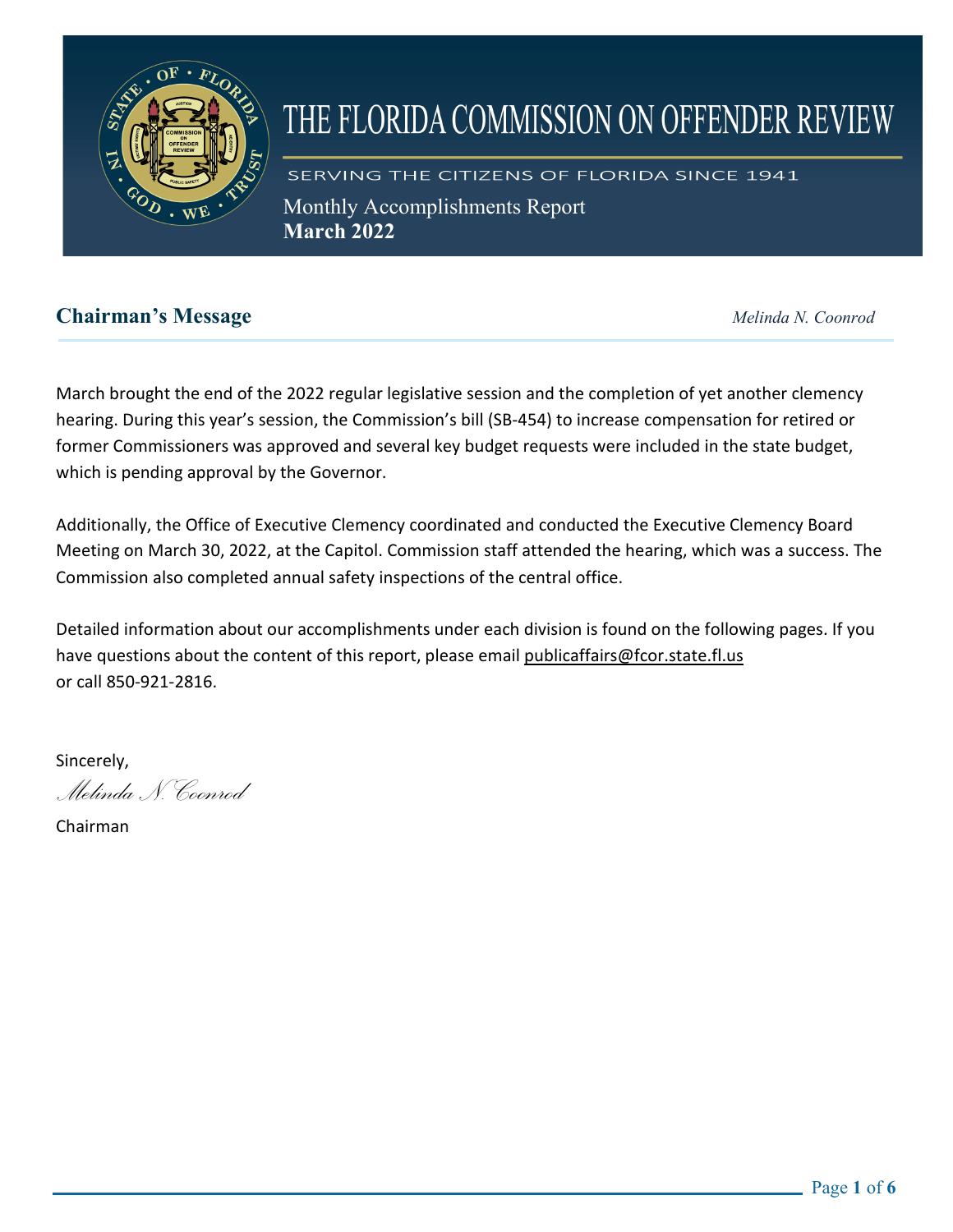### Division of Operations

*The Division of Operations is the largest unit of the Commission and is comprised of four sections: The Revocations Unit, Victims' Services, Office of the Commission Clerk, and Field Services. Twelve field offices are divided among five regional areas across the state with each region staffed by an administrator who directs the day-to-day activities of the professionals and support staff assigned to offices located within the region.*

*Operations is responsible for multiple functions in the administration of post-prison supervisory release programs. These supervised release programs include parole, conditional medical release, control release, conditional release, and addiction recovery release supervision. Through its Field Services staff, Operations conducts parole interviews, administrative hearings for alleged violations of supervision, as well as clemency investigations for the Board of Executive Clemency.*

#### **Accomplishments: March 2022**

#### **Office of the Commission Clerk**

Cases Docketed: 728

- Parole Interviews, Reviews (83), Granted (3), Terminated (4), Released to Guidelines (1), Declined to authorize (1), Rescinded/Reparoled (0)
- Conditional Medical Release Granted (1), Denied (6)
- Conditional Release cases scheduled for Docket (559)
- Addiction Recovery cases scheduled for Docket (63)

#### **Revocations**

Revocations: 422

- Warrants Issued (151)
- Revocations Scheduled for Docket (106)
- Final Hearing Results Received, ROR granted, denied (68)
- Revoked or Reinstated, including ROR, NTA (97)

*\*Includes parole, conditional release, addiction recovery release, and conditional medical release and control release cases.*

#### **Victims' Services**

Victims' Services: 1,465

- Victims' requests for information on parole, conditional release, and conditional medical cases (218)
- Victims Located (62)
- Status updates to victims on parole, conditional medical, and clemency cases (1,154)
- Assisted victims who attended parole or clemency hearings (31)

#### **Field Services**

Field Services: 236

- Parole Interviews (39)
- Revocation Interviews (163)
- Revocation Hearings (34)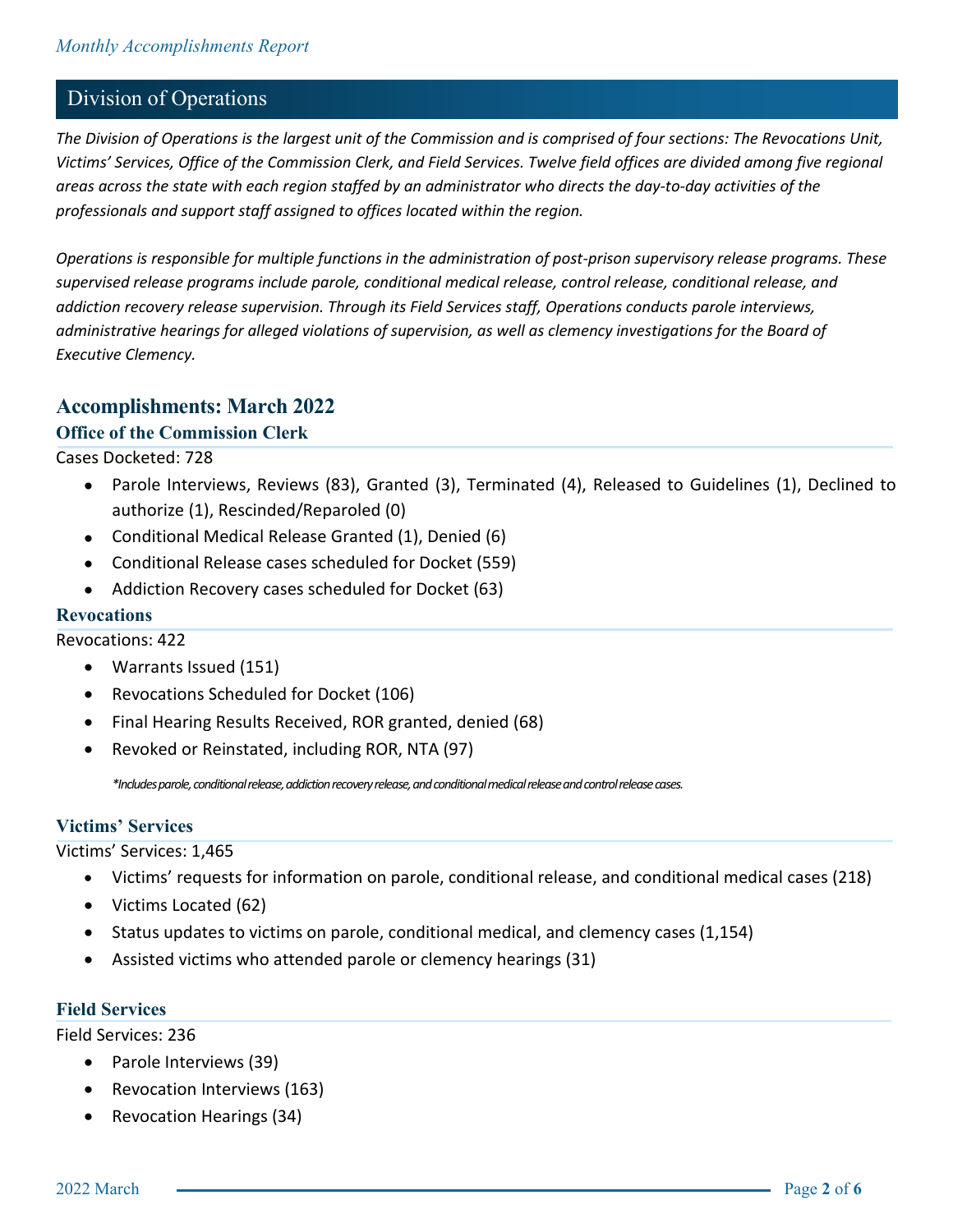# Division of Administration

*The Division of Administration provides administrative support to the Commission's Central Office and 12 field offices. Administration includes Human Resources, Finance and Accounting, Purchasing, Safety, Grants, Contracts, Inventory, Emergency Management, and General Services.* 

#### **Accomplishments: March 2022**

- Submitted 50 requisitions, 17 security requests, 21 purchase requests, and 16 work orders. Completed 4 deliveries and logged in 58 accounting vouchers, 19 HR actions, 18 invoices, and 13 travel submissions.
- Achieved 98.48% prompt payment compliance.
- Reviewed CMS BSR, CMS BSAR, documents, and submitted comments/revisions.
- Prepared and presented the budget monthly analysis.
- Coordinated onsite visit with Capital Insurance.
- Processed dual hire and overtime forms.
- Assisted with updating the Safety PowerPoint.
- Attended the safety meeting, completed the safety inspection, attended fire extinguisher simulation training, and updated the evacuation checklist and floor warden roster.
- Revised information technology procedure directive.
- Submitted access control for Flair.
- Confirmed Suncom users.
- Obtained VOCA research information.
- Attended FL Palm meetings, Administration team meeting, FL Palm and OIT meeting, MAC database meetings, CMS database meetings, budget meetings, leadership meetings, HR meetings, VOCA meetings, employee relations COI meeting, performance management community of interest meeting, recruitment and selection community of interest meeting, Go to Webinar Boot Camp for HR Officers – Retirement, EEO/AA community of interest meeting, attendance and leave community of interest meeting., webinar for MFMP 2.0 conversion, and FASAASD meeting.
- Coordinate Federal audit.

## Office of General Counsel

*The Office of the General Counsel is charged with successfully prevailing on litigation filed against the Commission, providing quality legal advice and representation in a prompt manner, and engaging in proactive legal counseling to prevent unnecessary litigation in the future.*

#### **Accomplishments: March 2022**

During the month of March, the Office of the General Counsel generated eighteen (18) court filings, including briefs, responses, motions, orders, and notices.

During the month of March, the Office of the General Counsel responded, through completion, to forty-six (46) public records requests.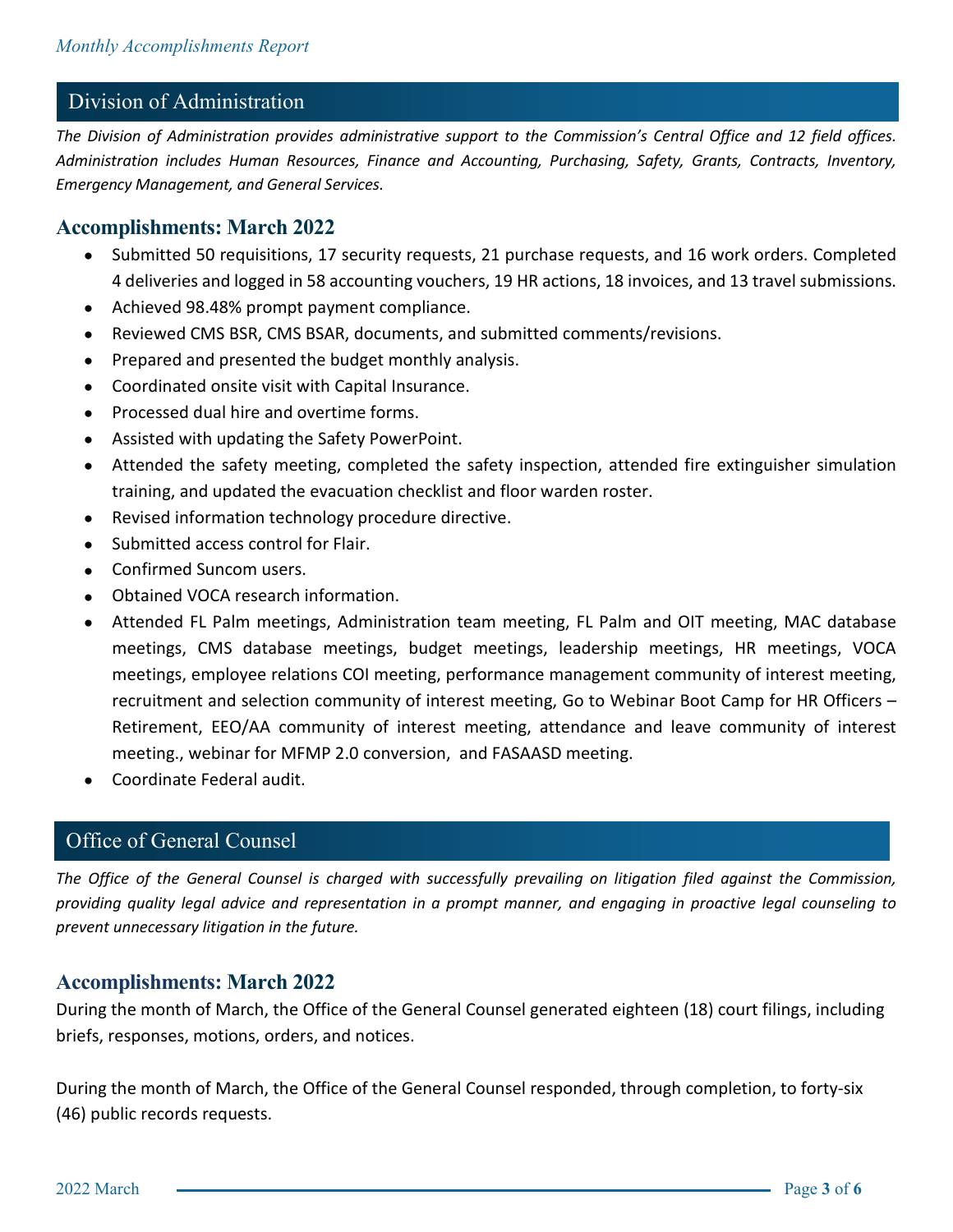#### *Monthly Accomplishments Report*

During the month of March, the Commission received seventeen (17) positive orders, from state circuit courts, district courts of appeal, and the Florida Supreme Court. These orders are in the nature of reaffirming longheld and long-standing precedent governing some of the more common challenges presented against the Commission, including the denial of a grant of credit for time out on supervision after a supervision revocation, the recommendation for particular programming, the placement of an offender on conditional release, the Commission's discretionary authority to impose special conditions in a conditional release order, the Commission's denial of a grant for a special interview, the sufficiency of the evidence presented at revocation hearings, and the Commission's decision to aggravate for unsatisfactory institutional conduct and its decision not to mitigate based on particular information set forth by an inmate.

# Office of Legislative Affairs

*The Office of Legislative Affairs is charged with overseeing the Commission's legislative program as the agency's chief legislative advocate.* 

### **Accomplishments: March 2022**

- Followed the Commission's Bill SB-454, which passed on the House floor 112-0 and now is an enrolled bill.
- Conducted budget meetings with the legislature on FCOR priorities.
- Tracked every budget conference proposal of the legislature and kept FCOR senior management updated on the Commission's budget throughout the entire process.
- Attended Appropriations Committee meetings in both chambers of the legislature.
- Tracked legislation that could affect the Commission.
- Directed legislative constituent relations regarding functions of the Commission and the Office of Executive Clemency.
- Began preparation for FCOR's 2022 Legislative Session final report.

# **The Office of Communications is charged with overseeing the agency's communications and public informations and public informations and public informations and public informations and public information program.**

*The Office of Communications is charged with overseeing the agency's communications and public information program, with the director acting as the agency's chief spokesperson.*

#### **Accomplishments: March 2022**

- Provided ongoing media relations.
- Composed internal messages to staff.
- Composed correspondence on behalf of the agency to external audiences.
- Attended management meetings.
- Completed ongoing updates to the Commission website.
- Provided proofreading and editing for agency policy documents and other Commission communications and reports.
- Monitored the media for content related to Commission business.
- Created a new and updated After the Crime video.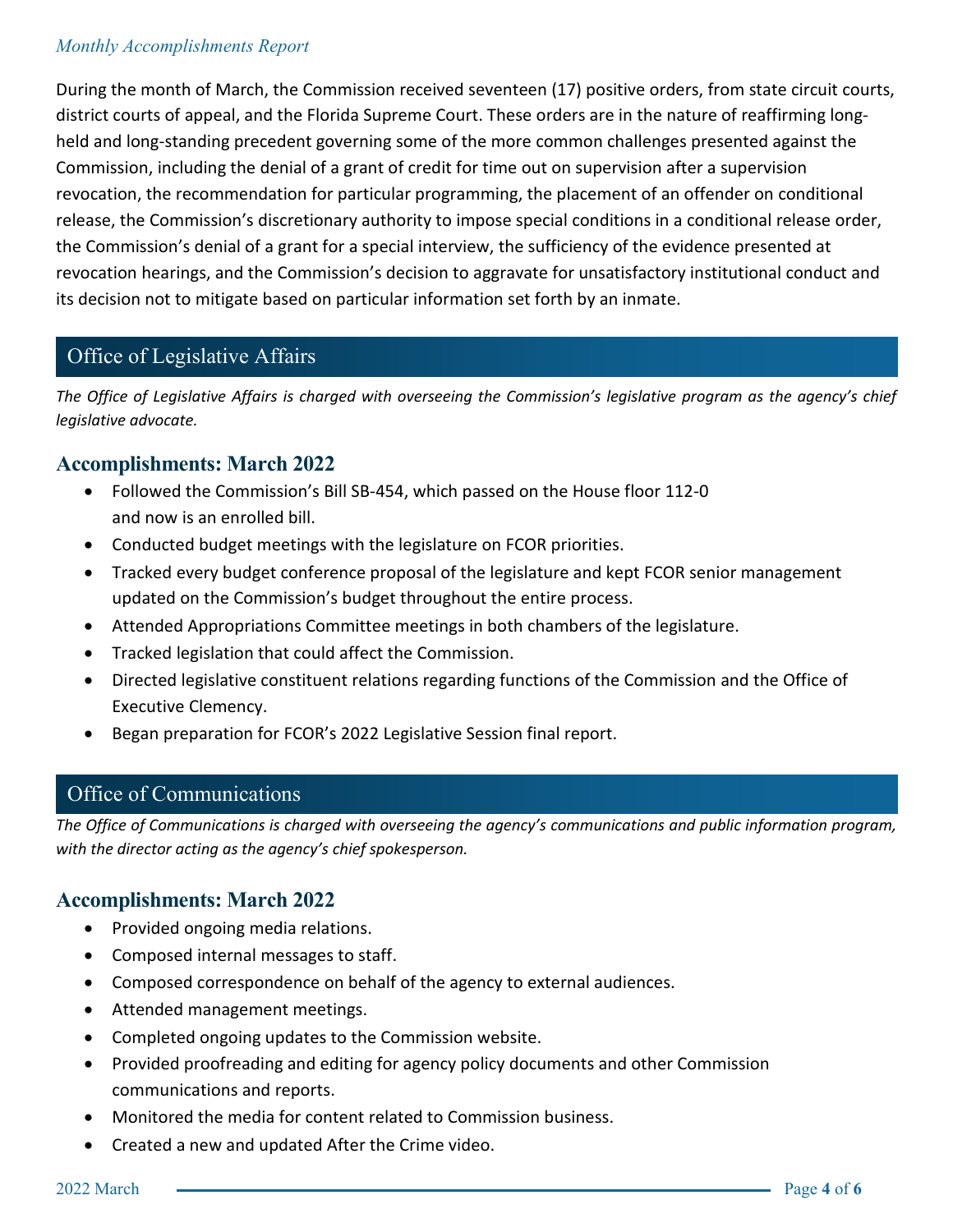- Published the Commission newsletter for the first quarter of 2022.
- Began planning and preparations for National Crime Victims' Rights Week in April.

# Office of Executive Clemency

*The Office of Executive Clemency (OEC) reports directly to the Governor and Cabinet who sit as the Clemency Board in the performance of their duties and responsibilities. This office serves as the official custodian of all clemency records and is responsible for coordinating all clemency meetings, accepting clemency applications, and referring applications for investigation.*

#### **Accomplishments: March 2022**

- The main goal of the Office of Executive Clemency (OEC) is to support the Executive Clemency Board (Board). OEC staff also provides assistance to the public regarding the clemency process, applications, and historical records.
- OEC maintains multiple phone lines and a web email account that are staffed daily to answer inquiries. This office continues to receive an influx of inquiries relating to voting issues.
- OEC receives and processes clemency applications and notifies the applicants of their eligibility for the different forms of clemency. Correspondence is provided to the applicants explaining the next steps in the process and advising of any additional information that is needed to move their application forward. OEC informs applicants of the final Board action along with summary denials and grants.
- OEC is the custodian of all clemency records and processed requests received from criminal justice agencies regarding clemency action on individuals being investigated and/or prosecuted. OEC further assisted in responding to public records requests, legal inquiries, and legislative inquiries.
- FCOR received legislative funding for an upgrade to the MACNet database that maintains all clemency records. This office has met with the Department of Corrections' Information Technology section weekly through the Teams application allowing for sharing of the database screens to define the implementation of this project. This project is continuing after the end of the last fiscal year as the development and testing are still in progress.
- OEC worked closely with the Board in the circulation of a preliminary review list for RCR Without a Hearing, RFR/Commutation of Sentence, and Unfavorable Commission Recommendations for With a Hearing cases. This office prepares Executive Orders for signature and RCR Certificates for those granted without a hearing. All Executive Orders are filed with the Secretary of State and provided to applicants.
- OEC coordinated and conducted the Executive Clemency Board Meeting on March 30, 2022, at the Capitol.

## **Webpage Statistics**

- https://FCOR.state.fl.us has received 90,467,509 inquiries with 6,279,946 searches for Restoration of Civil Rights (RCR) grants.
- 1,229,060 names were located, and 122,163 certificates have been printed.